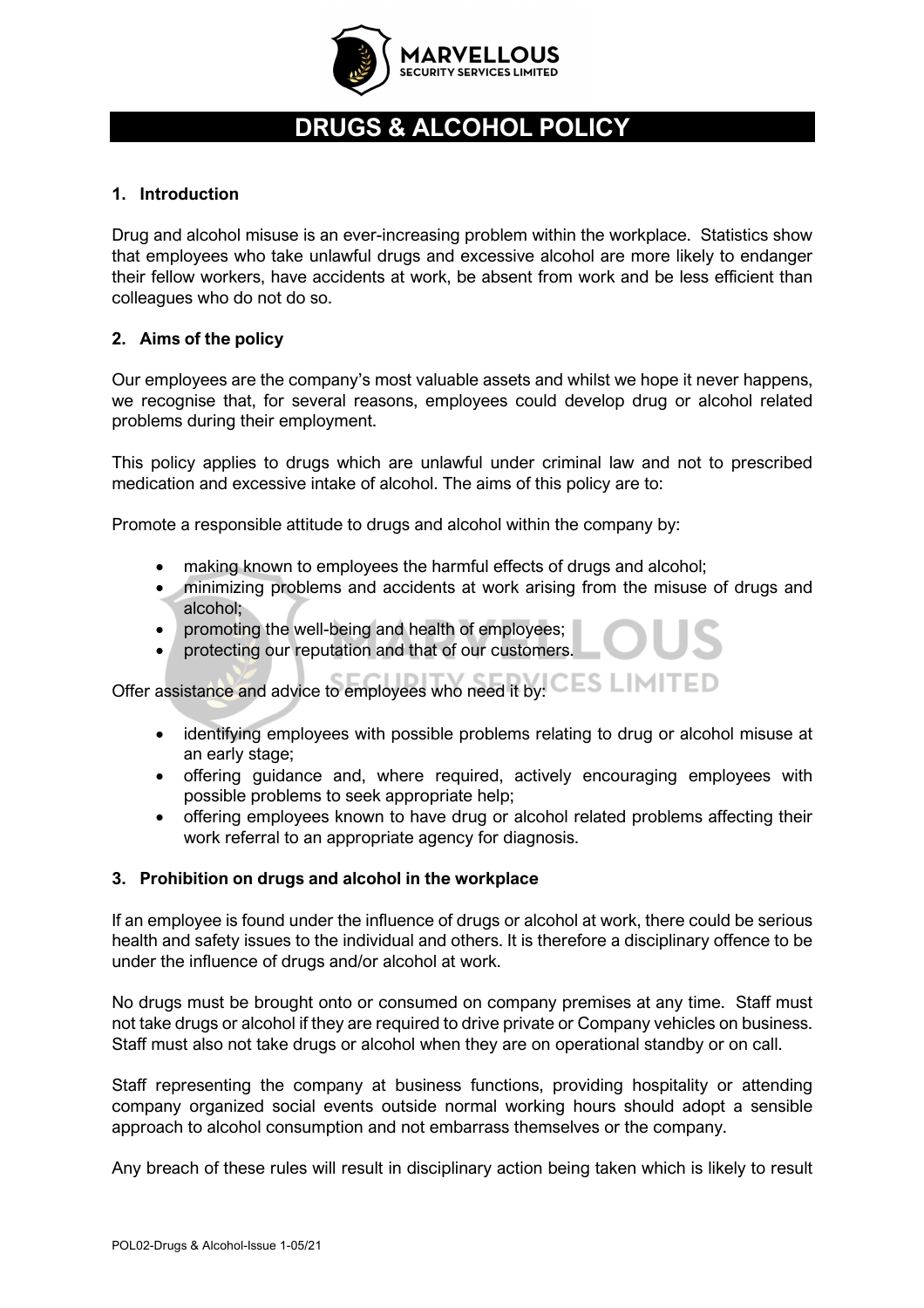

in summary dismissal on grounds of gross misconduct.

## **4. Advice and counselling**

It is our company's intention to deal constructively and sympathetically with an employee's drug or alcohol related problems.

When it is known that an employee has a drug problem, the matter should immediately be reported to a member of the Leadership Team who will be able to seek advice and guidance on how to manage the problem and, if necessary, enable suitable treatment. The primary objective of any discussions of this type will be to assist the employee with the problem in as compassionate and constructive way as possible.

Whilst the processing of employee records will be necessary, any discussions of the nature of an employee's drug problems and the records of any treatment will be strictly confidential unless the employee agrees otherwise.

## **5. Drug-related misconduct**

This policy, for assisting employees with drug-related problems, is separate from the company's disciplinary procedures. However, action will be taken under the disciplinary procedure if misconduct takes place at work as a result of taking drugs or if an employee is found to be under the influence of drugs whilst at work or is found to have brought drugs on to or consumed drugs on company premises.

If an employee is known to be, or strongly suspected of being, intoxicated by drugs during working hours, arrangements will be made for the employee to be sent home for the rest of the day without pay. **SECURITY SERVICES LIMITED** 

Incapacity through drugs at work, which have not been prescribed on medical grounds, is a potential gross misconduct offence under the disciplinary procedure and the employee is therefore liable to be summarily dismissed.

Where an employee with an identified drug problem which affects conduct at work or performance at work refuses the opportunity to receive help, the matter will be referred for action through the disciplinary procedure as appropriate. Likewise, if after accepting counselling and assistance, and following review and evaluation, the conduct or work performance reverts to the problem level, the matter may also be dealt with through the disciplinary procedure.

#### **6. Drug screening**

On the grounds of protecting health and safety and only where necessary to achieve a legitimate business aim, the company reserves the right to carry out random drug screening tests on employees in the workplace whose activities and job duties have a significant impact on the health and safety of others.

If an employee receives a positive test result, as stated above, this will be viewed as a potential gross misconduct offence and renders the employee liable to summary dismissal. Refusal to submit to a drug screening test without reasonable excuse will be dealt with through the disciplinary procedure.